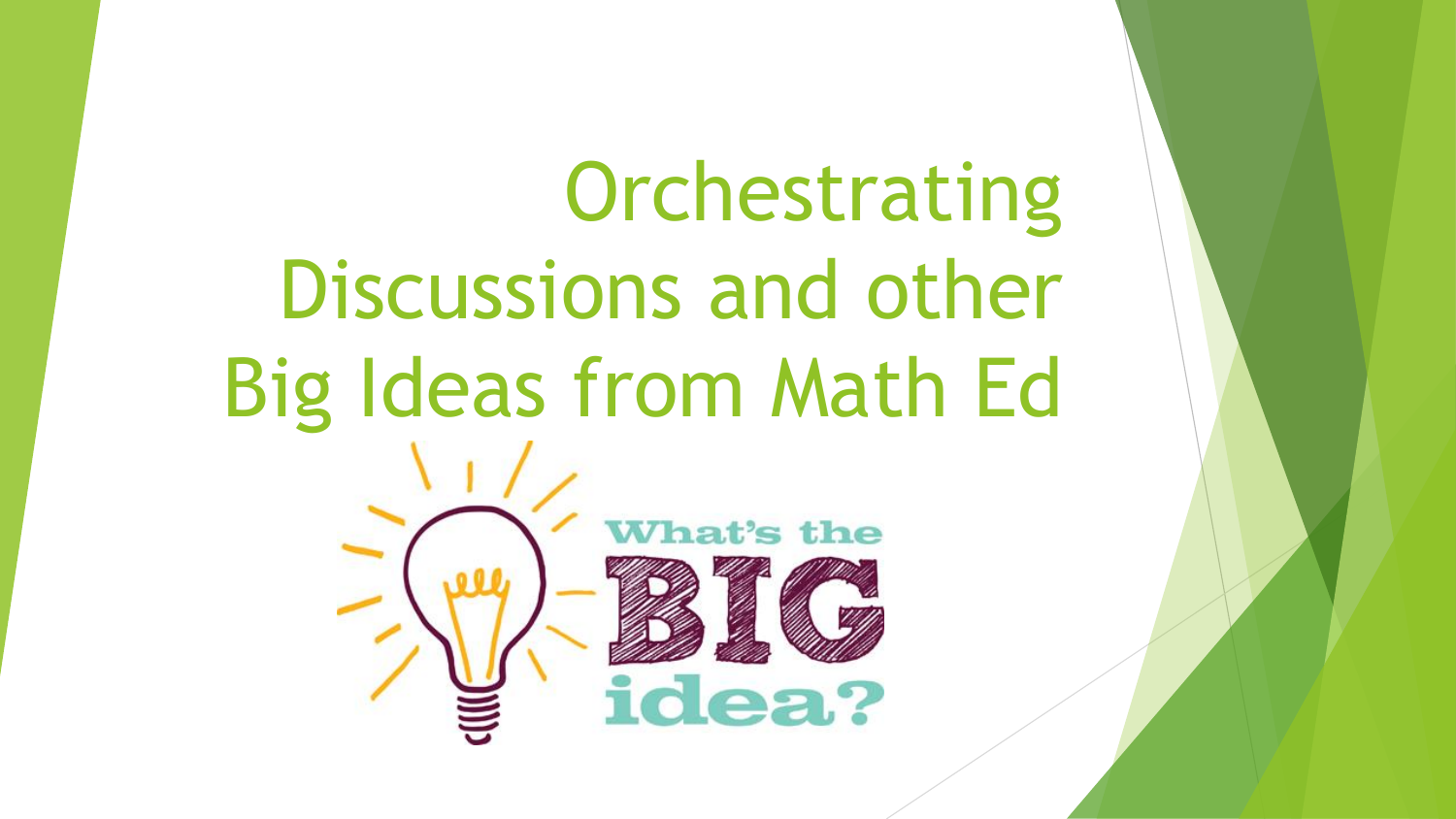## **1.Anticipating**

- 2.Monitoring
- 3.Selecting
- 4.Sequencing
- 5.Connecting



Stein, Engle, Smith, Hughes (2008) Orchestrating Productive Mathematical Discussion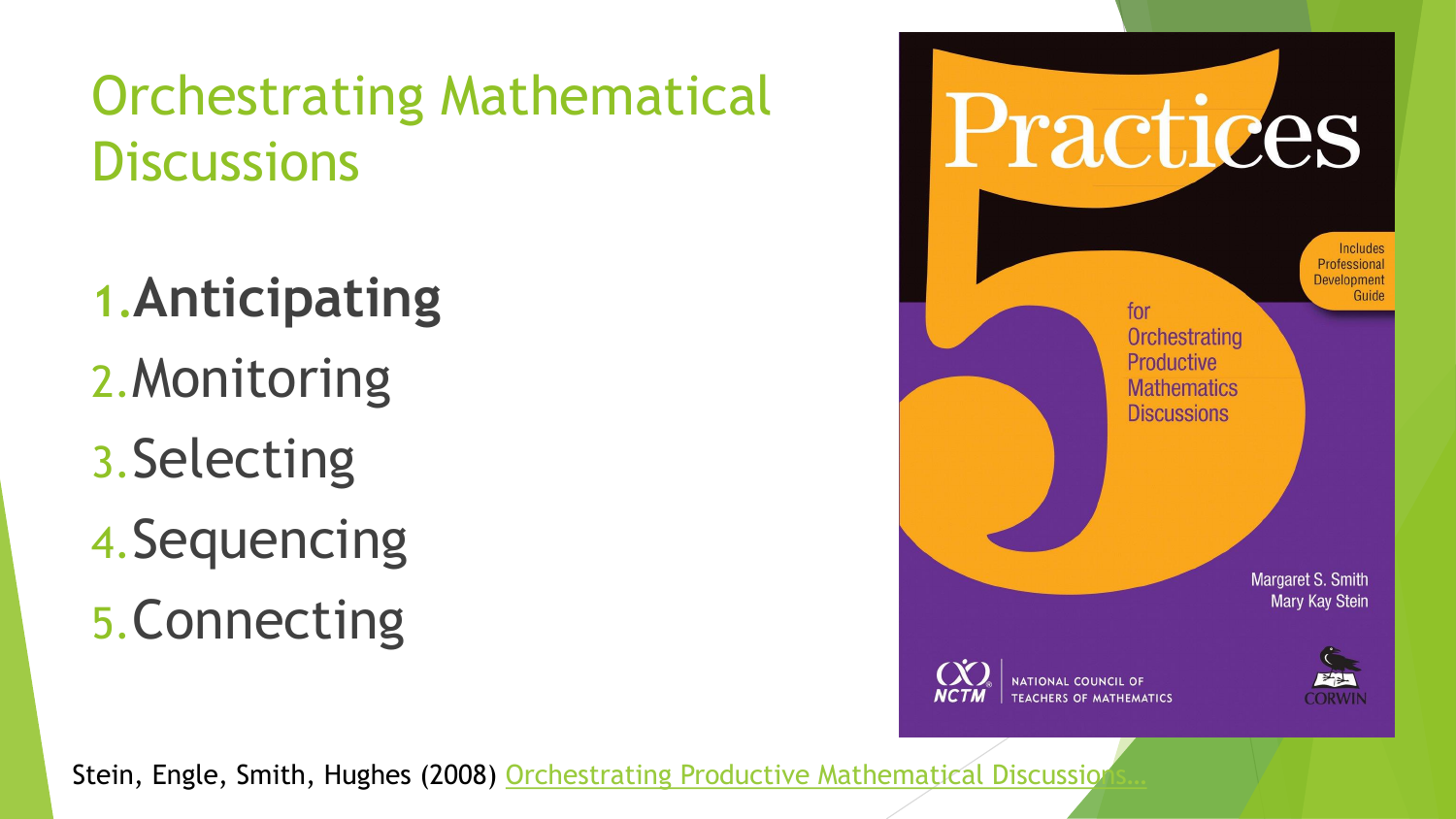What responses do you think **precalculus students** might give to the following problem?

The table at right lists values of  $f(x)$  for various values of x. Determine  $f^{-1}(3)$ 

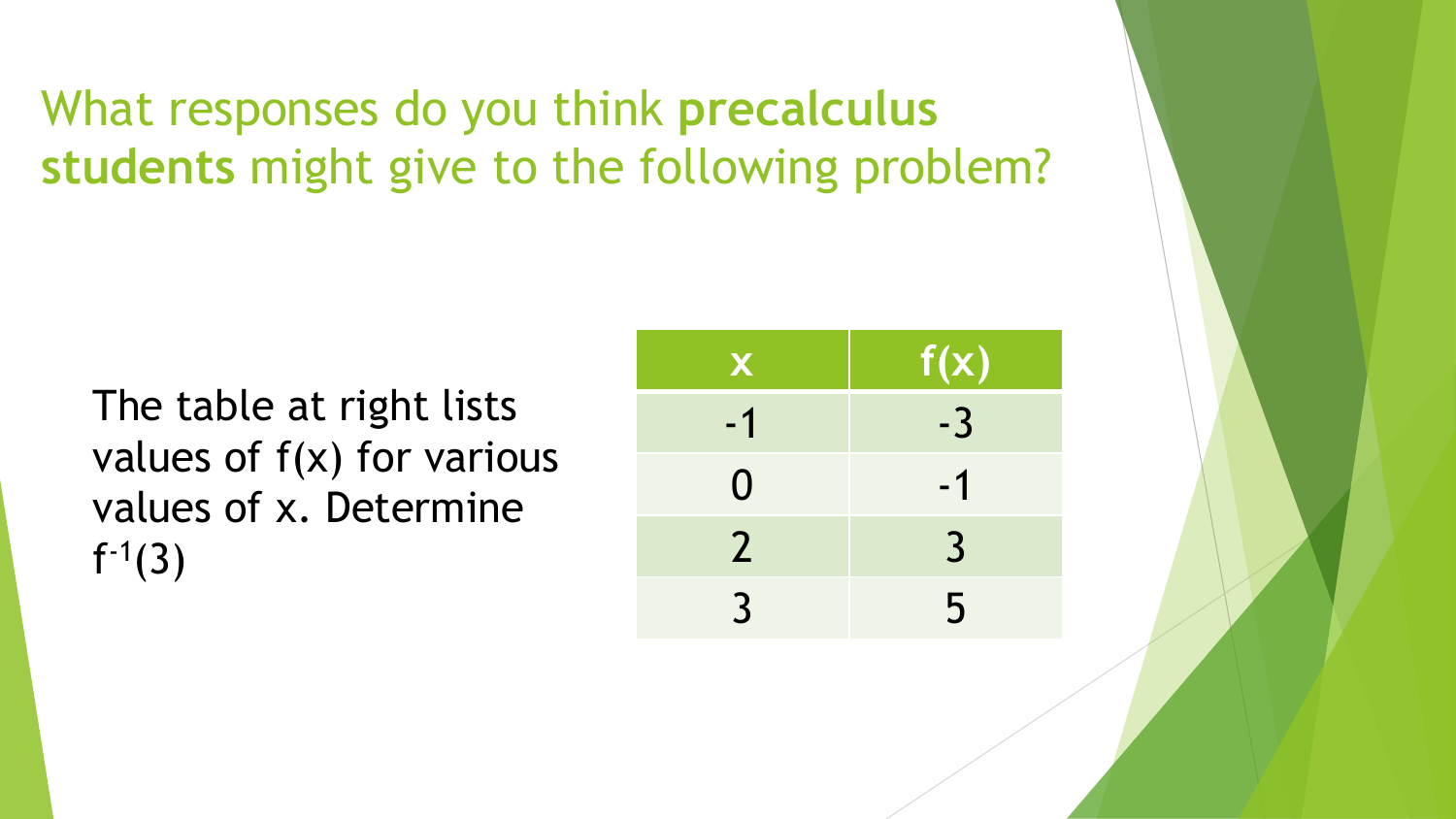1.Anticipating **2.Monitoring** 3.Selecting 4.Sequencing 5.Connecting

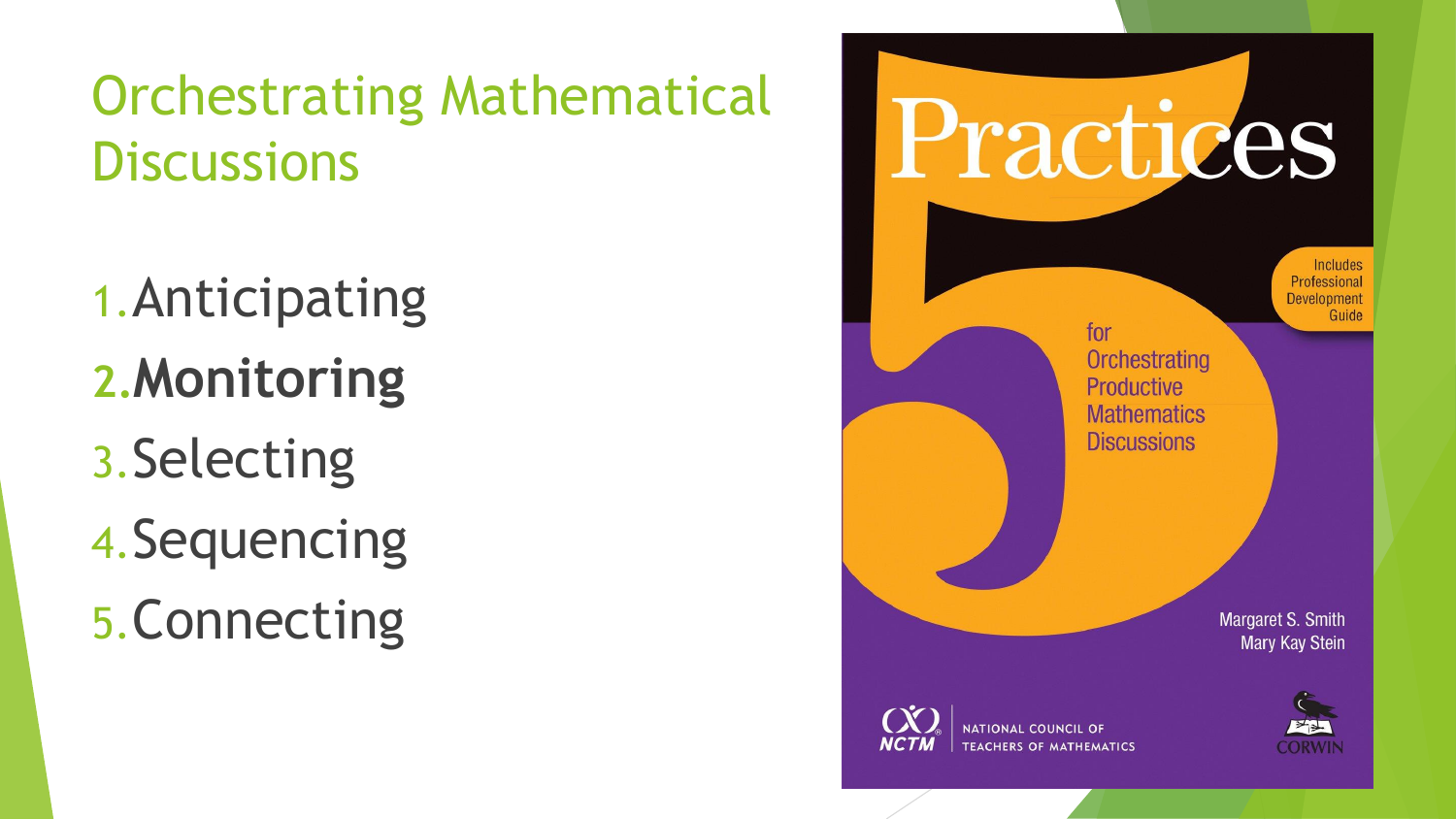Consider the following questions in reference to the work samples:

- What aspects of each student's response is mathematically relevant?
- What can you infer about each student's mathematical thinking?

**Fun Fact: When a student does** not "get it," there is often a reason!

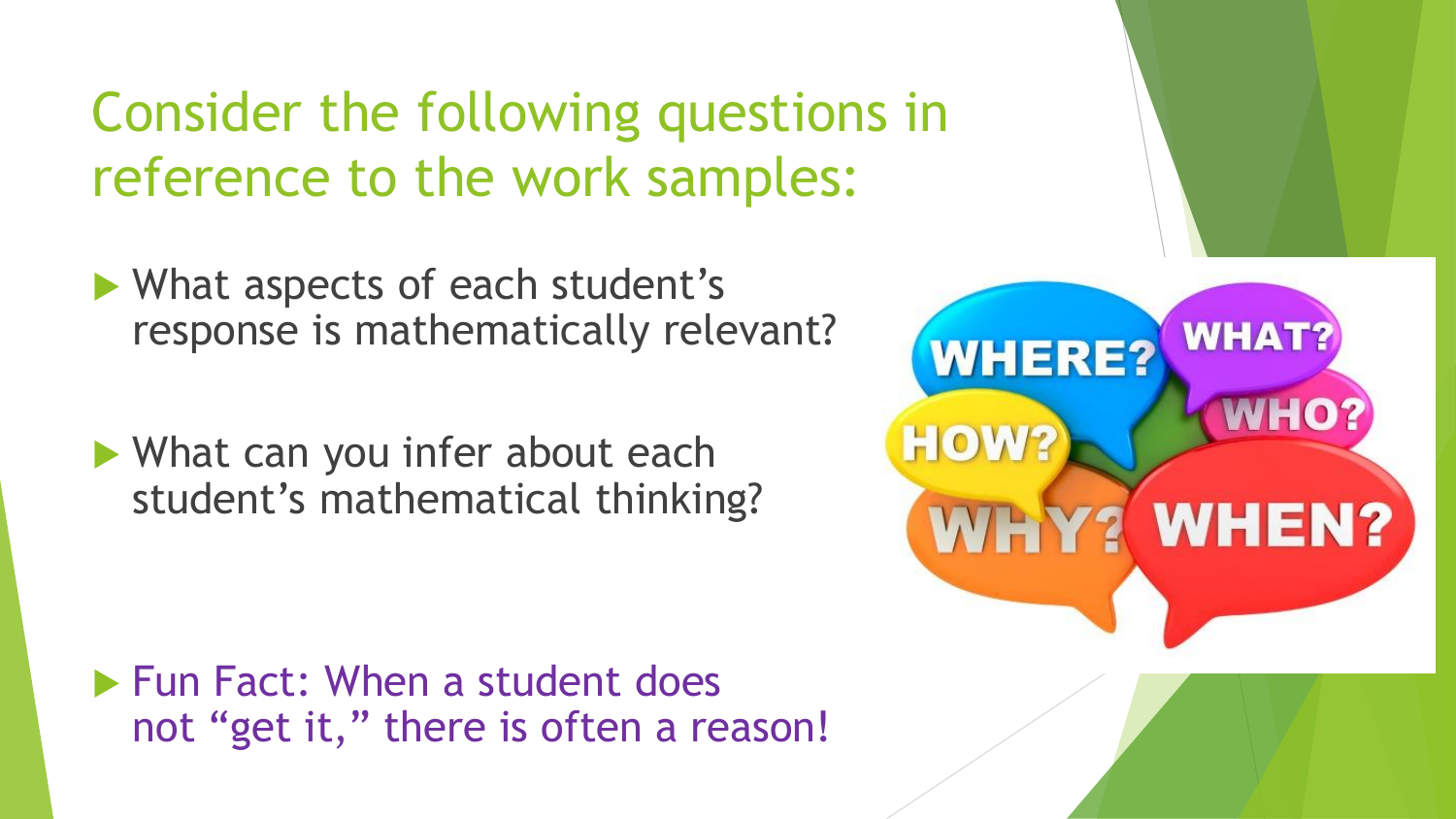## What is Professional Noticing (PN)?



Jacobs, Lamb, and Philipp (2010) [Professional Noticing of Children's Mathematical Thinking](http://www.jstor.org/stable/20720130)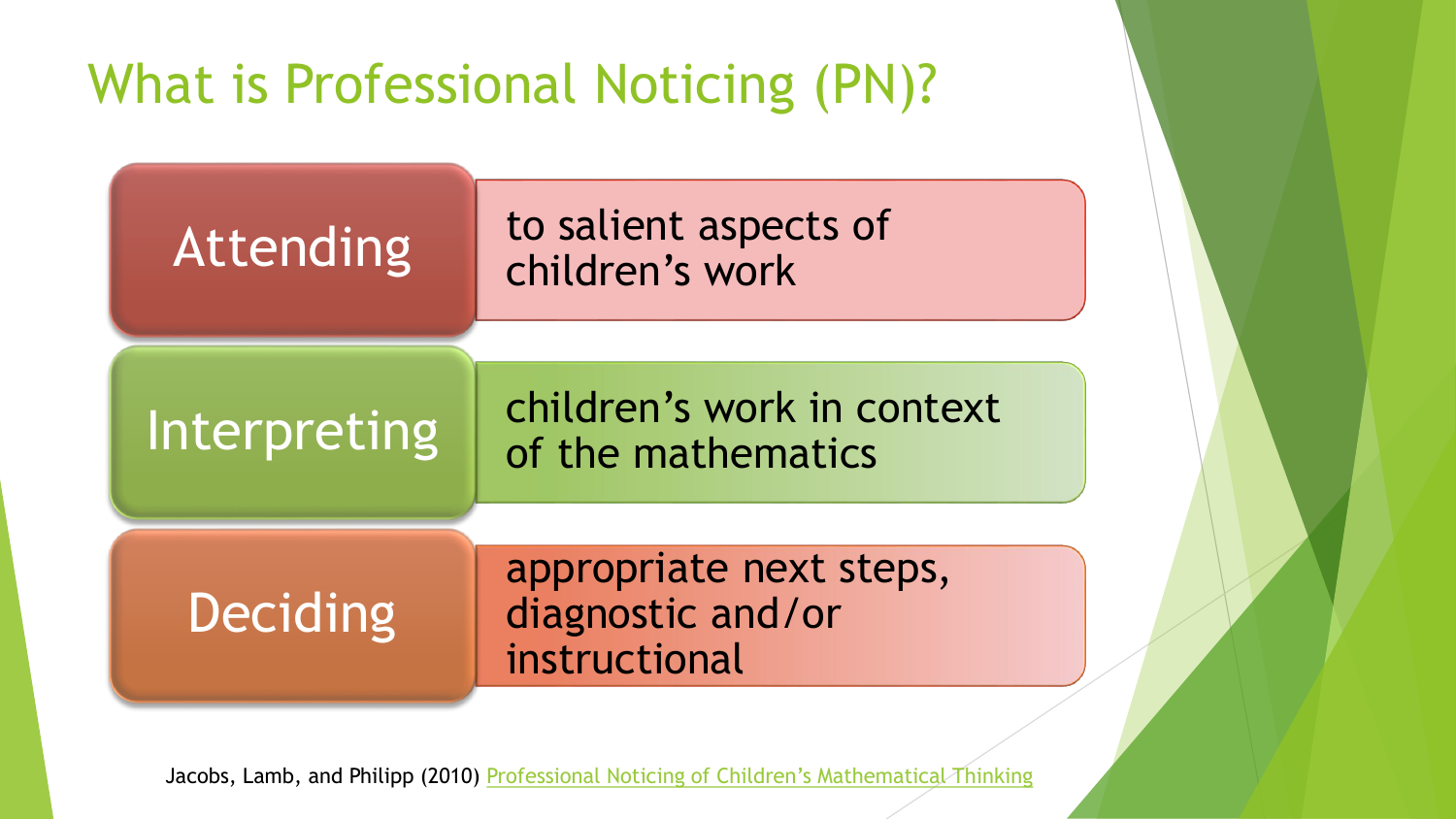## Instantiation of noticing on one of the students' work

Consider the work of student 3:

| <b>Attending</b>    | • Finds a valid rule for the information in the table<br>• Correctly sets up an equation to solve for the<br>inverse function<br>• Correctly substitutes the value "3" for the right<br>variable and identifies the requested value                                                              |
|---------------------|--------------------------------------------------------------------------------------------------------------------------------------------------------------------------------------------------------------------------------------------------------------------------------------------------|
| <b>Interpreting</b> | • Student 3's thinking about functions is likely<br>dominated by formulas for functions<br>• Student 3 has a good command of the formal<br>operations involved with computing inverses for<br>functions<br>• Student 3 may not have good intuition about what<br>the inverse of a function means |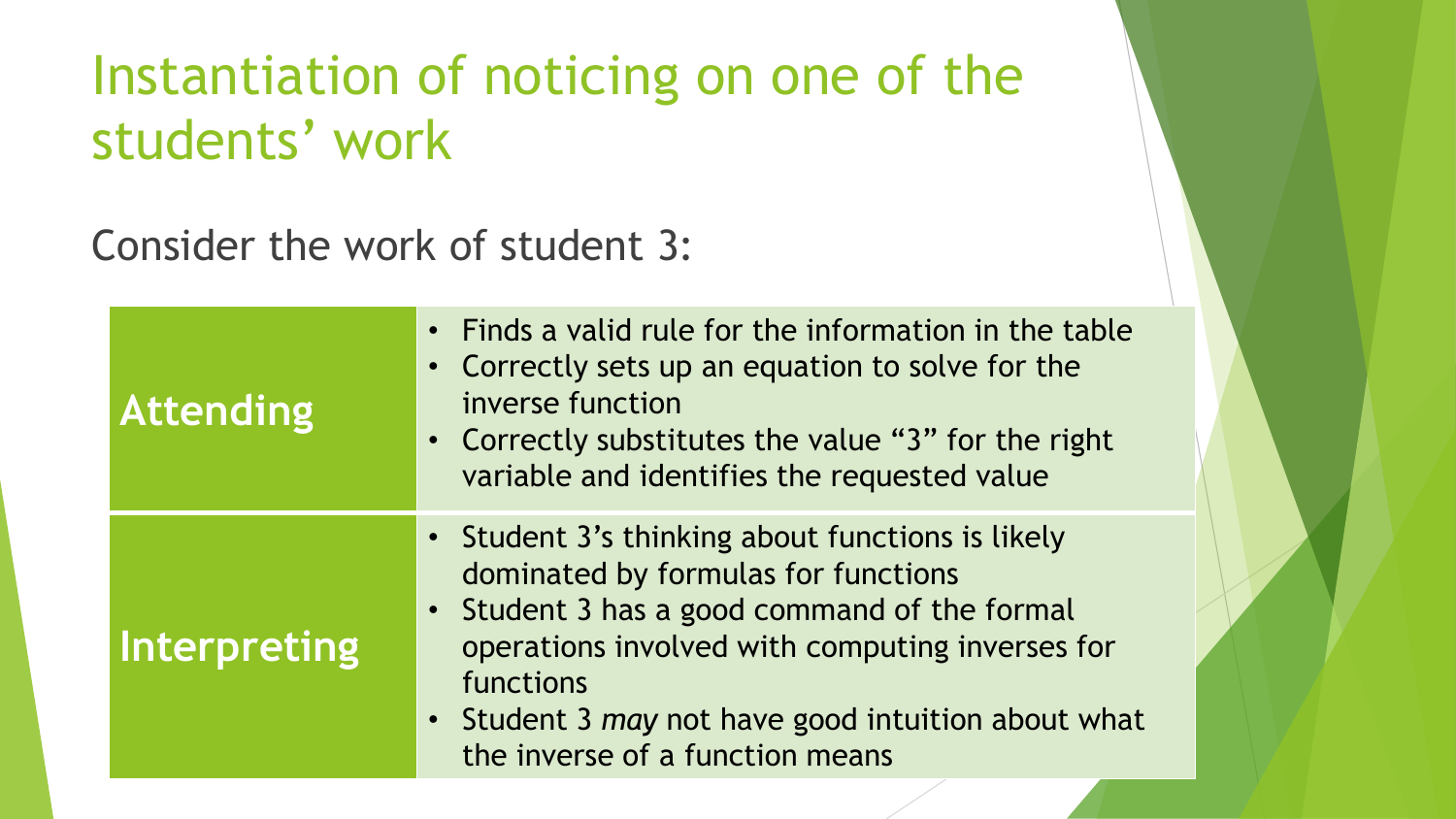1.Anticipating 2.Monitoring **3.Selecting 4.Sequencing** 5.Connecting

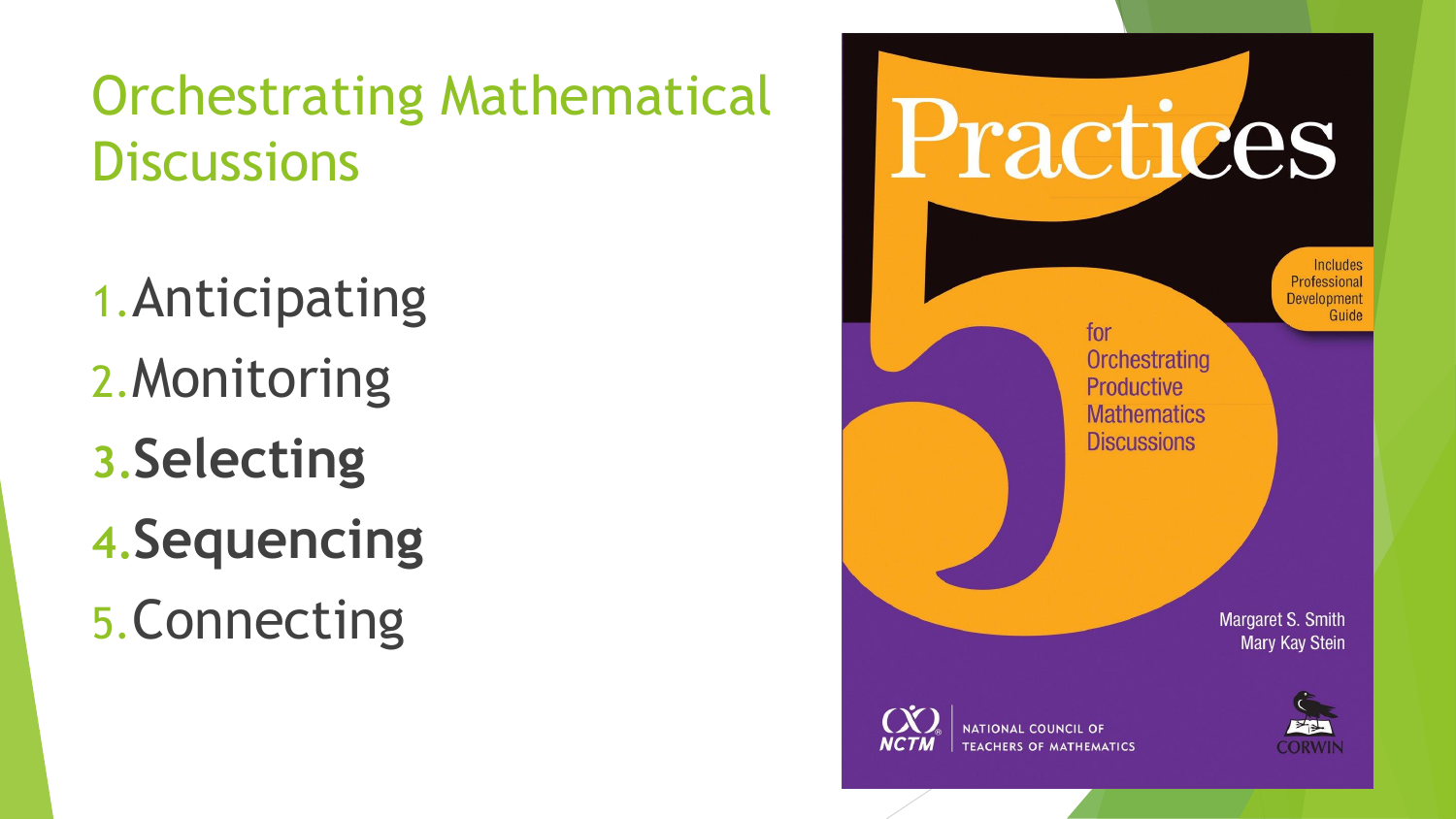What set of responses do you think would generate a good mathematical discussion?

In what order should the responses be considered?

Relatedly, what mathematical content does this question presuppose? What mathematical ideas might come next?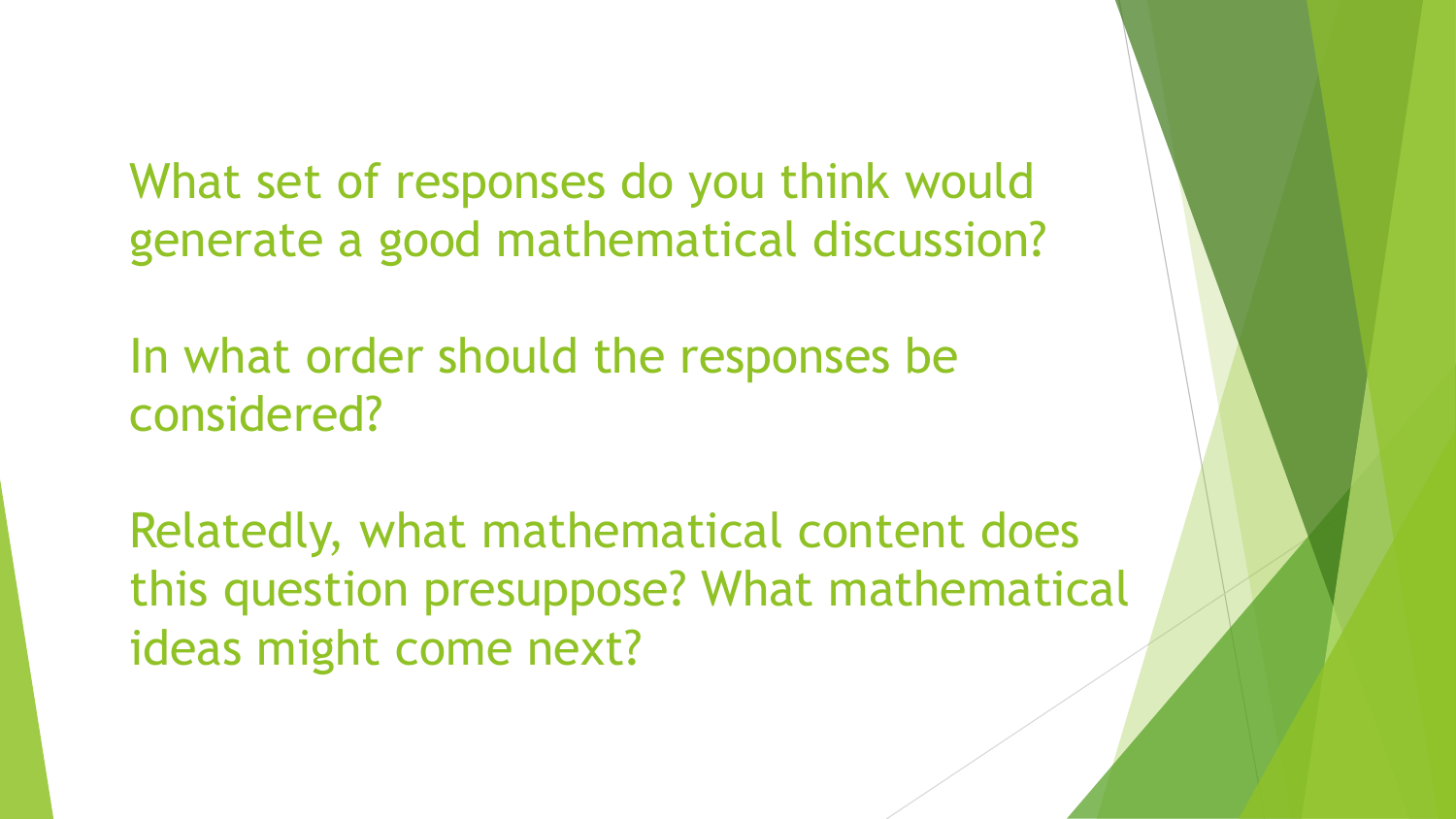## What is a Learning Trajectory?

| Mathematical<br>Goal         | A big idea that is mathematically<br>central, coherent, and consistent<br>with students' thinking        |
|------------------------------|----------------------------------------------------------------------------------------------------------|
|                              |                                                                                                          |
| Developmental<br>Progression | A description of a typical path<br>students follow in developing<br>mathematical skill and understanding |
|                              |                                                                                                          |
| Sequence<br>of Tasks         | A set of instructional activities<br>matched to each level described in<br>the developmental progression |
|                              |                                                                                                          |

Clements and Sarama (2010) [Learning Trajectories in Early Mathematics](http://www.child-encyclopedia.com/sites/default/files/textes-experts/en/784/learning-trajectories-in-early-mathematics-sequences-of-acquisition-and-teaching.pdf)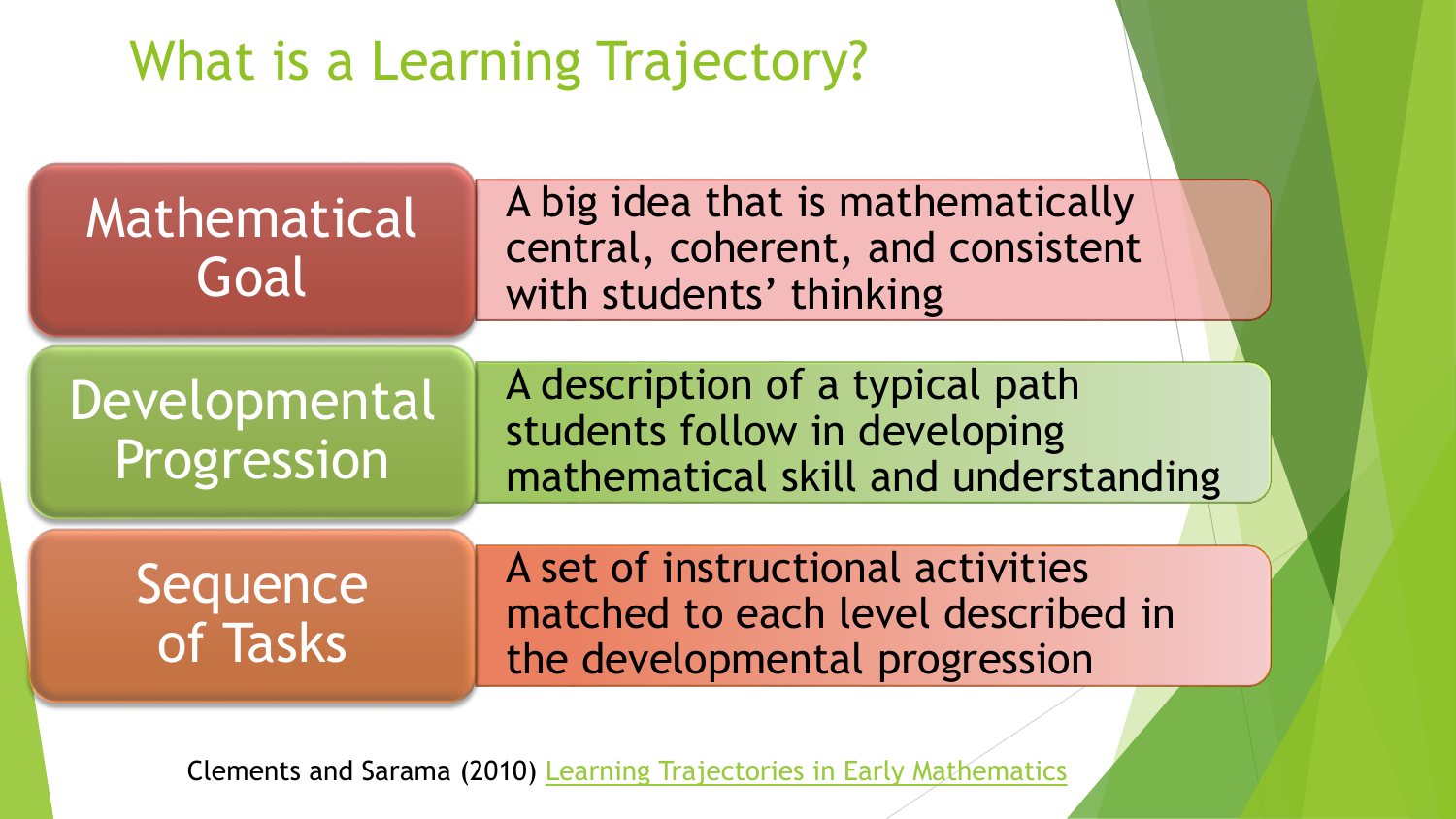## An overarching developmental progression of function understanding

#### 1. Action:

A function is a procedure for computation. Operating with functions is strictly confined to applying procedural rules.

#### 2. Process:

A function is a dynamic transformation of quantities. Meaning can be developed for function arithmetic, composition, and inverse.

#### 3. Object:

A function is an object that can be acted upon. Sense can be made of derivatives and integrals.

Dubinsky & McDonald (2001) [APOS](http://www.math.kent.edu/~edd/ICMIPaper.pdf) (just read the first three pages)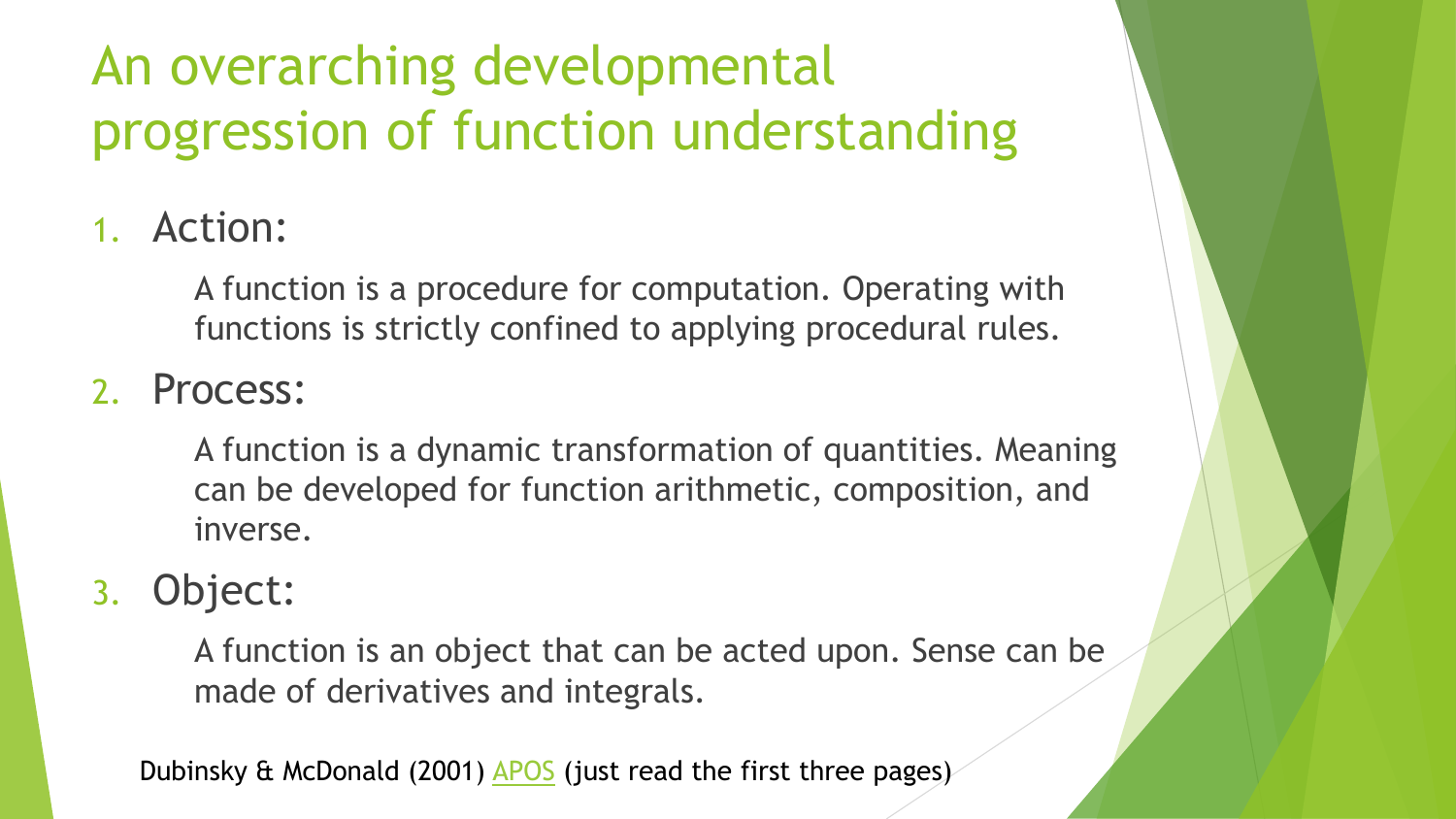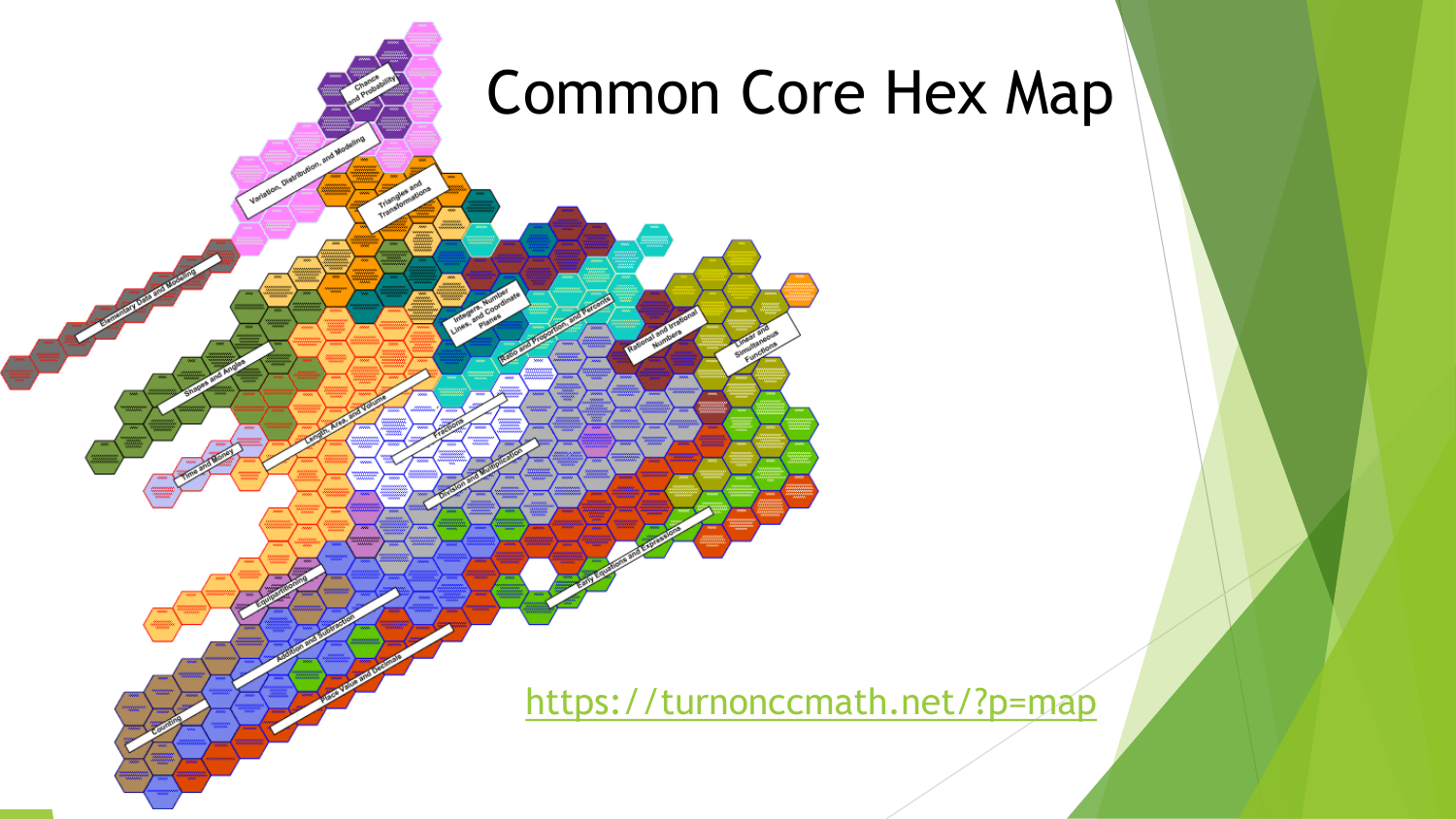1.Anticipating 2.Monitoring 3.Selecting 4.Sequencing **5.Connecting**

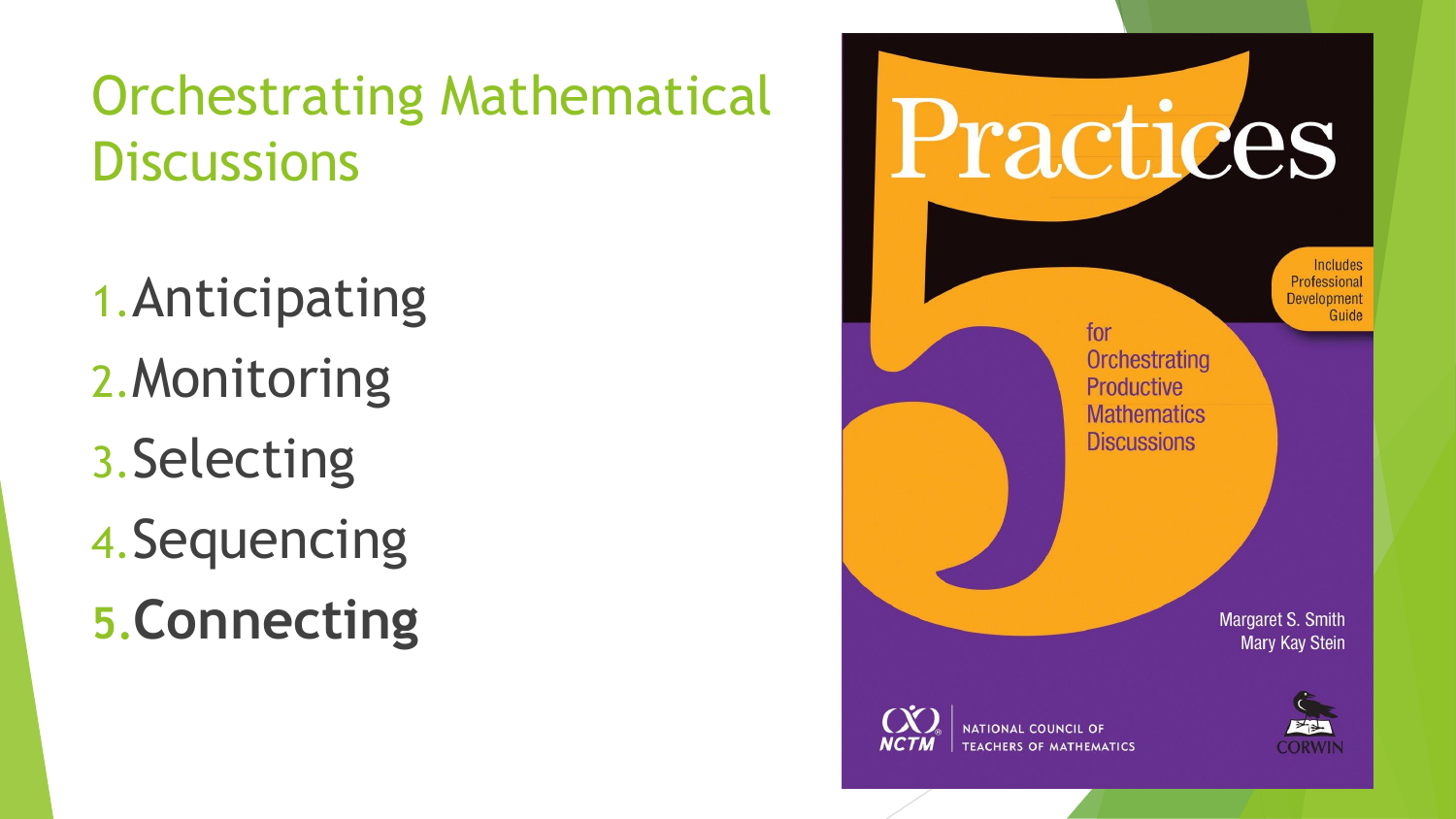How do the responses you selected connect to each other?

How can a conversation be structured to help students make those connections?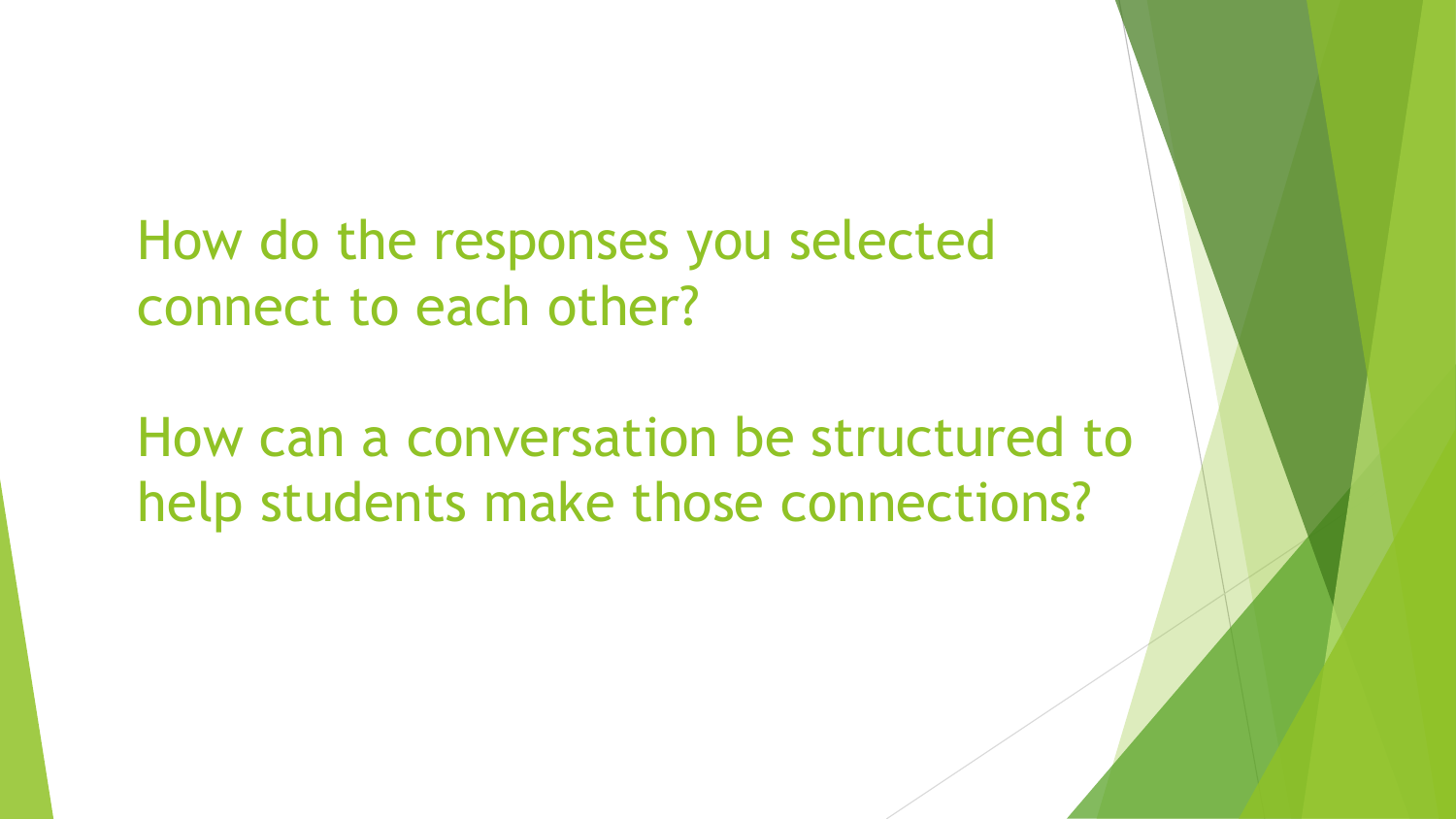## What are Talk Moves?

| <b>Talk Move</b> | <b>What it Means</b>                                                                                 | <b>Example Prompt</b>                                                                        |
|------------------|------------------------------------------------------------------------------------------------------|----------------------------------------------------------------------------------------------|
| <b>Revoicing</b> | The teacher restates using a<br>question. Useful for clarifying<br>language and eliciting more talk. | "So, you multiplied both sides<br>by $2$ ?"                                                  |
| Rephrasing       | Asking students to restate<br>someone else's ideas in their own<br>words.                            | "Who can share what Ricardo"<br>just said, but using your own<br>words?                      |
| Reasoning        | Asking students to analyze,<br>interpret, or evaluate the work of<br>another student                 | "Do you think Justin's strategy<br>will work for all functions or just<br>linear ones? Why?" |
| Elaborating      | This is a request for students to<br>challenge, add on, elaborate, or<br>give an example             | "Can you give me an example?"<br>"Do you see a connection"<br>between your idea and hers?"   |
| Waiting          | Waiting is good if students are<br>thinking, but Waiting for Godot is<br>not productive              | "This question is important.<br>Let's take some time to think<br>about it"                   |

Chapin, O'Conner, & Anderson (2009) [Using Math Talk to Help Students Learn.](https://www.amazon.com/Classroom-Discussions-Using-Students-Learn/dp/1935099019/ref=sr_1_fkmr0_2?ie=UTF8&qid=1487088077&sr=8-2-fkmr0&keywords=Chapin+O%E2%80%99Conner+Anderson+Classroom+Discussions+Using+Math+Talk+to+Help+Students+Learn) On amazon.com. There is an updated version, but hard to find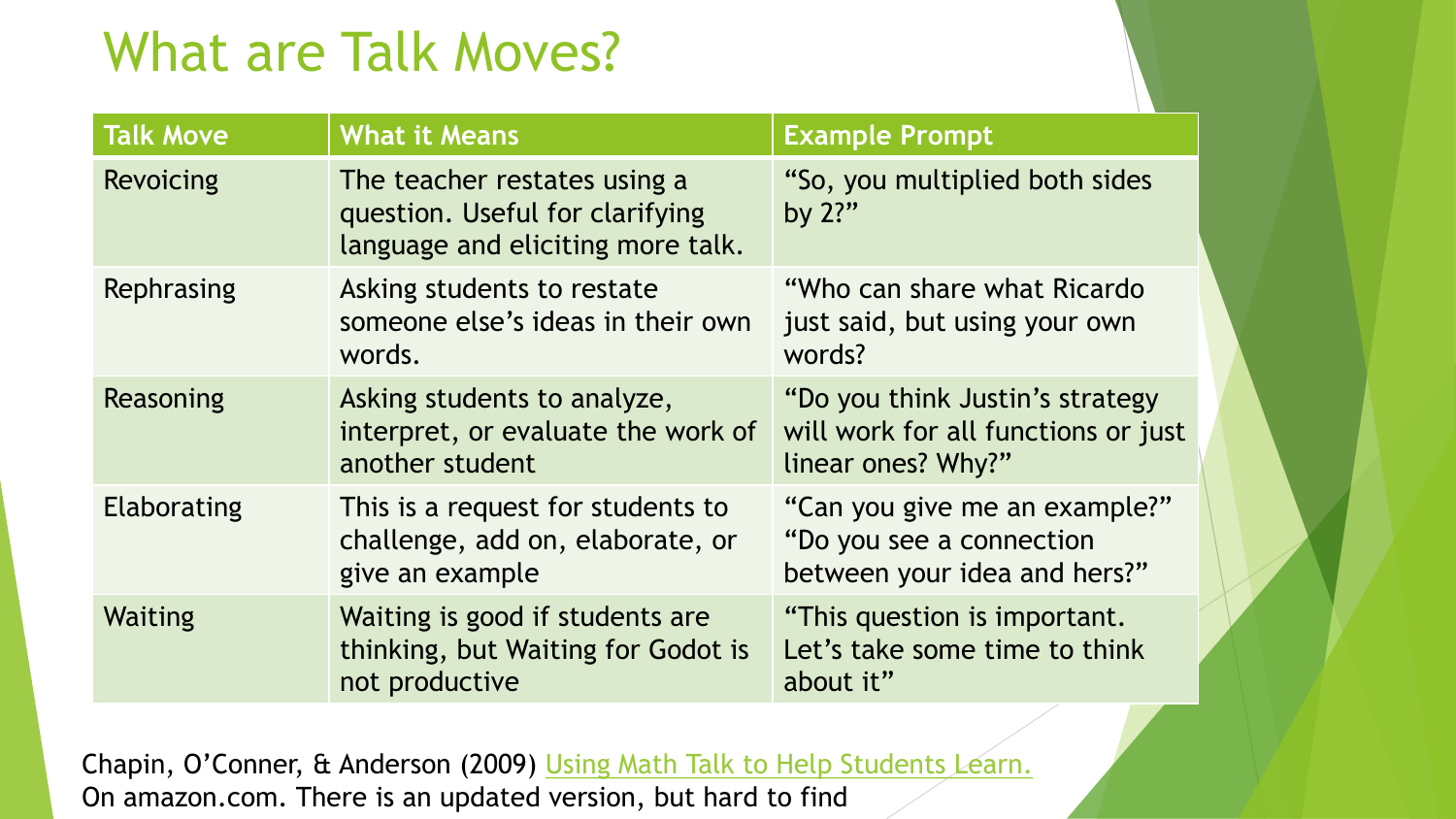## Let's take another look…

- 1. Anticipating:
	- **Reasoning about what your particular students know and** can do
- 2. Monitoring:
	- Making sense of students' mathematical productions
- 3. Selecting:
	- ▶ Deciding what is relevant to the mathematical (and instructional) context
- 4. Sequencing:
	- **Reasoning about about how students learn**
- 5. Connecting:
	- Reasoning about what mathematics needs to be communicated and how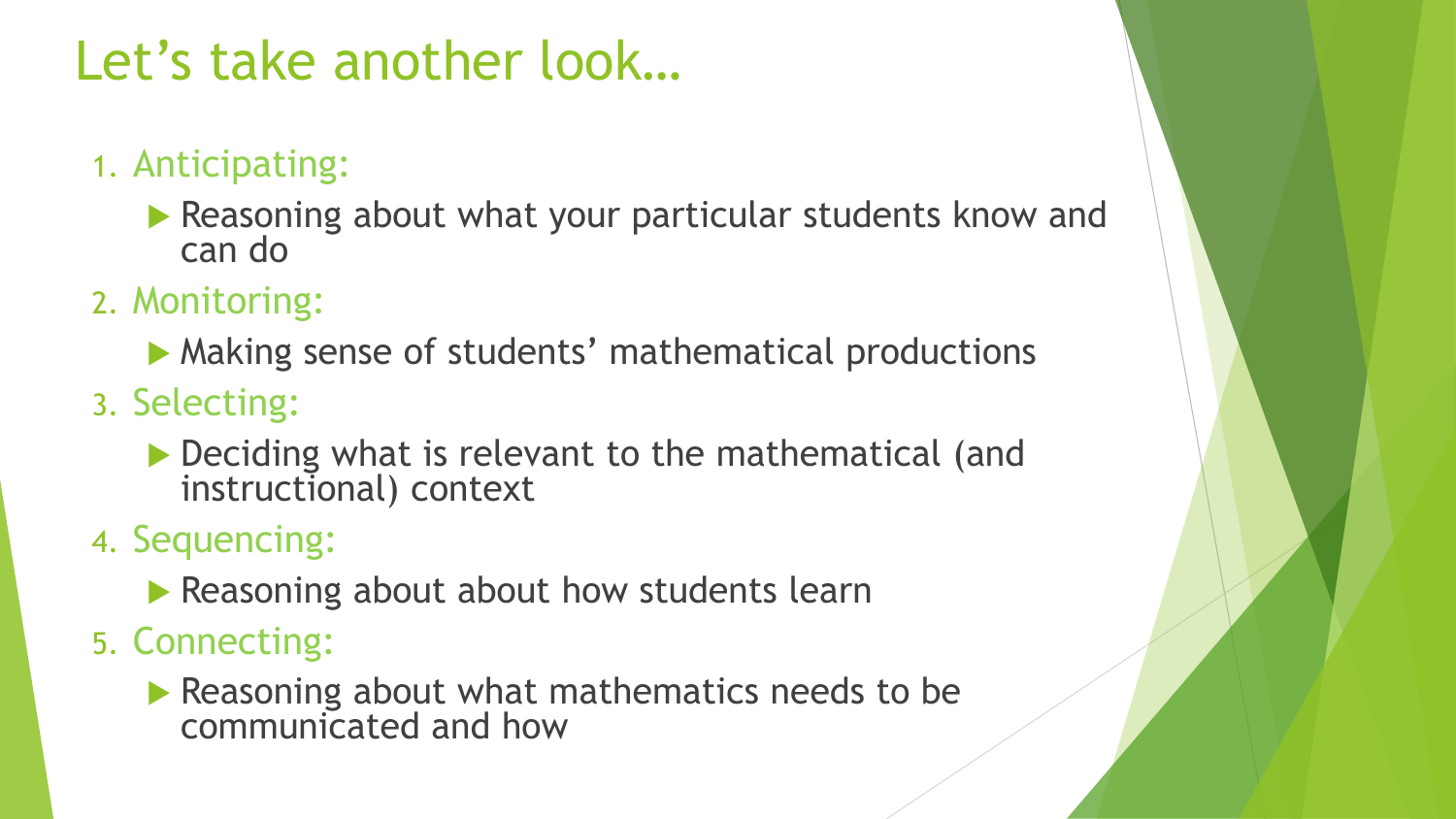## What is Mathematical Knowledge for Teaching (MKT)?



Hill & Ball (2009) The curious - and crucial - case of mathematical knowledge for tear (use "View Now @UK" link)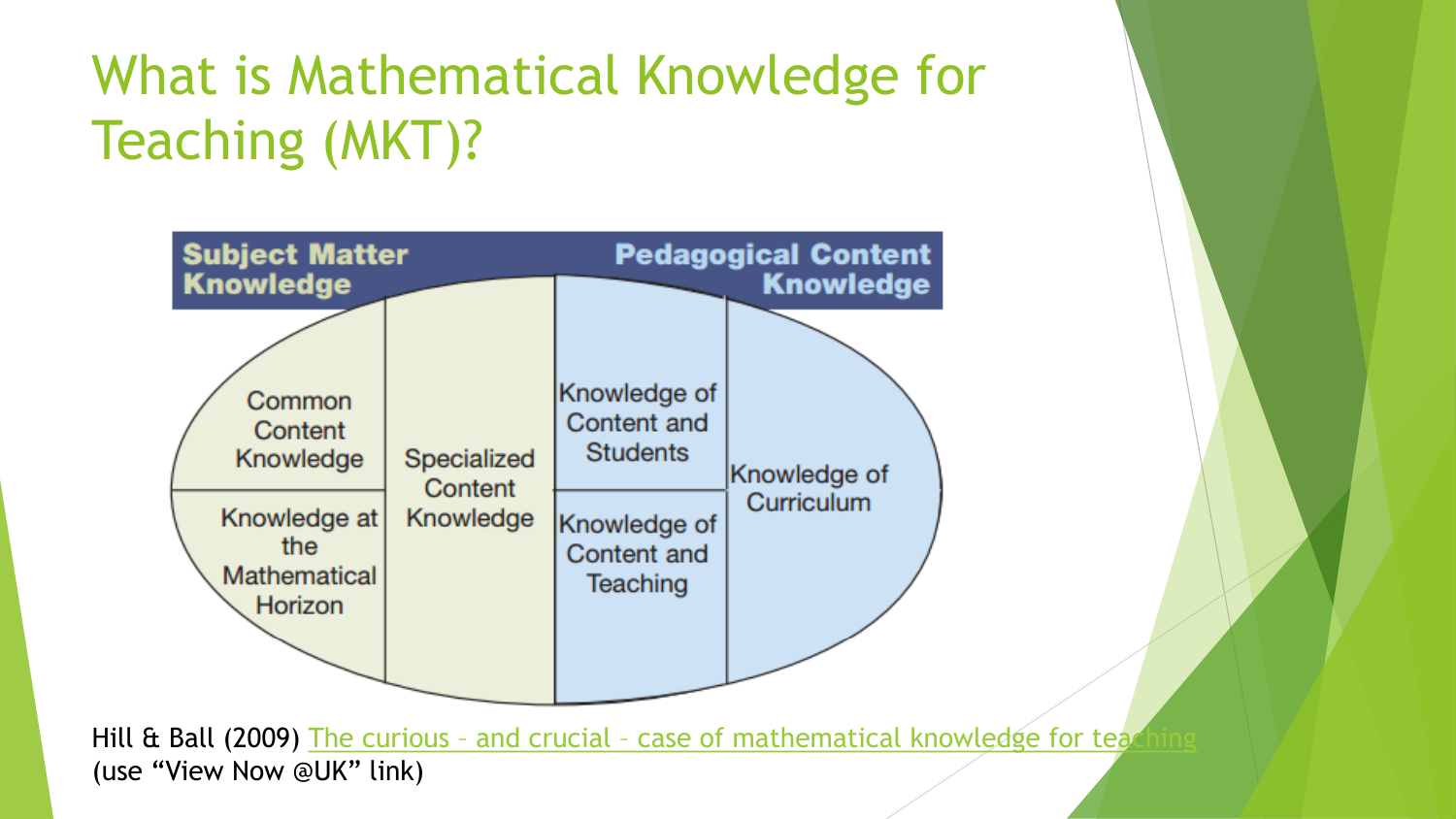## Number Talks are an informal setting in which to have mathematical discussions

- A number talk is a short conversation around purposefully crafted computation problems
	- $\triangleright$  Students are asked to communicate their thinking and justify their solutions
	- An explicit goal of number talks is to develop and analyze a range of valid strategies
		- ▶ Which are most general? Most efficient? Most clear?
- Additional purposes of number talks include
	- Building a cohesive, respectful classroom community
	- Developing patterns and norms of classroom discourse
		- ▶ Sociomathematical Norms of [Cobb and Yackel](http://mathed811fall2014.pbworks.com/w/file/fetch/84888112/Cobb-Yackel-Constructivist, Emergent.pdf) (1996)

Parrish (2011) [Number Talks Build Numerical Reasoning](http://www.jstor.org/stable/10.5951/teacchilmath.18.3.0198)

And now for something completely different...